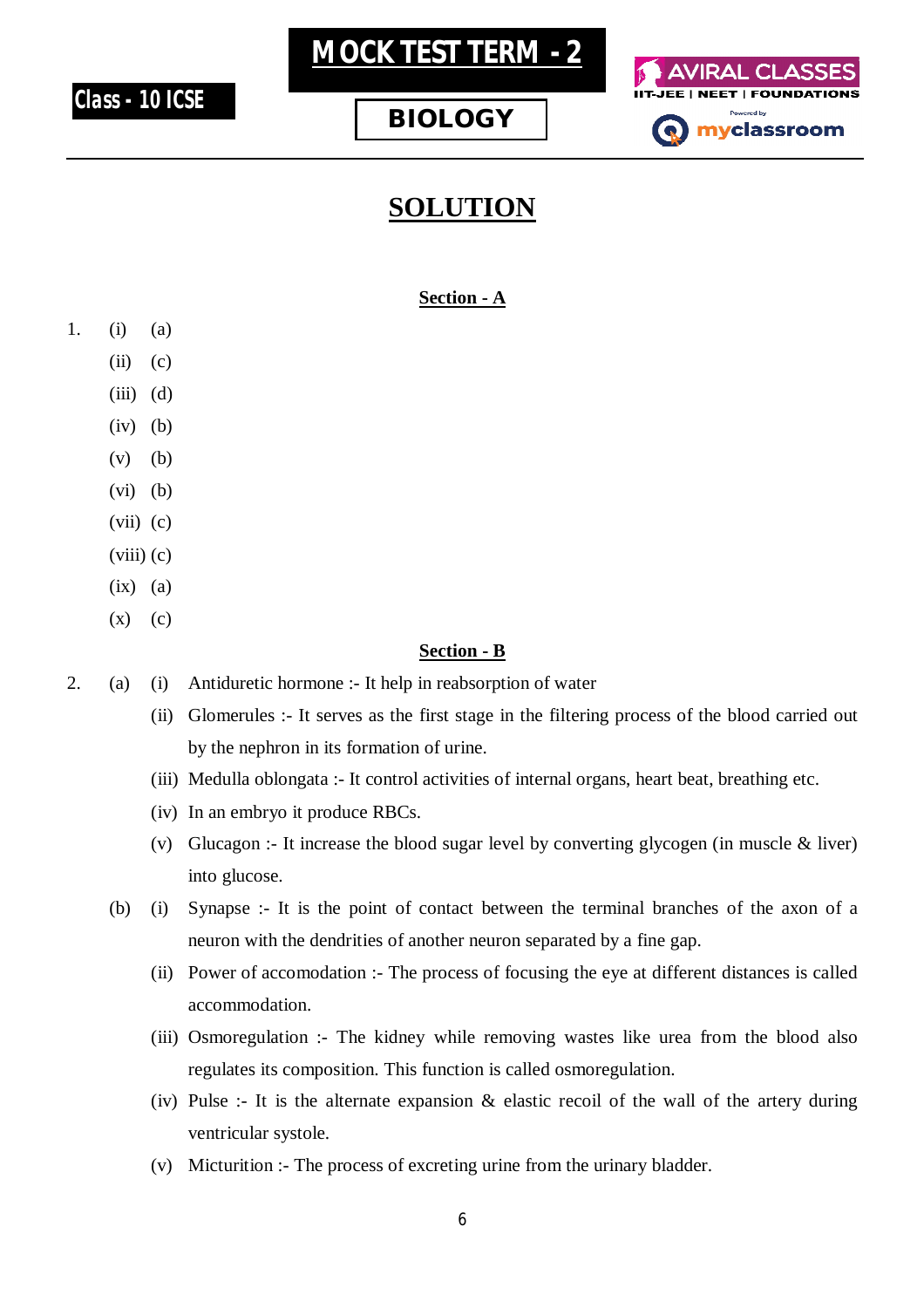**Class - 10 ICSE**



**MOCK TEST TERM - 2**



- 3. (i) Reflex action :- An involuntary response on stimulation of the peripheral nervous system which requires the involvement of a part of the central nervous system is called reflex action.
	- (ii) Synapse
	- (iii) 1. Sensory neuron
		- 2. Motor neuron
		- 3. Grey mater
	- (iv) The exterior surface of the brain is composed of many millions of neuron bodies, and the interior surface is made up of myelinated axons.

In the spinal cord, it is reverse, i.e. the exterior surface of the spinal cord is composed by myelinated axons and the interior surface is composed of neuron.

- (v) The three meninges protect the spinal cord from damage. The cerebrospinal fluid protects the brain from damage.
- 4. (i) Nephron
	- (ii) Glomerular filtrate
	- (iii) Water and sodium ions are resabsorbed in the tubule
	- (iv) Urine.

Urea is the main nitrogenous waste.

- (v) The steps are as follows : Ultrafilteration, Reabsorption and Secretion
- (vi) Glucose
- 5. (i) Pituitary gland

Location :- hangs from the base of the mid-brain below hypothalamus.

- (ii) It is popularly called the master gland because it control the secretion of other endocrine glands.
- (iii) Oxytocine & ADH secreted by posterior pituitary while ACTH & GH secreted by anterior pituitary.
- (b) (i)

| <b>Natural reflex</b>       | <b>Conditioned reflex</b>                                                 |
|-----------------------------|---------------------------------------------------------------------------|
|                             | It is one in which no previous It is one which develops during life       |
|                             | experience or learning is required.   time due to experience or learning. |
| eg.: (i) Blinking, coughing | eg.: Playing a musical instrument.                                        |